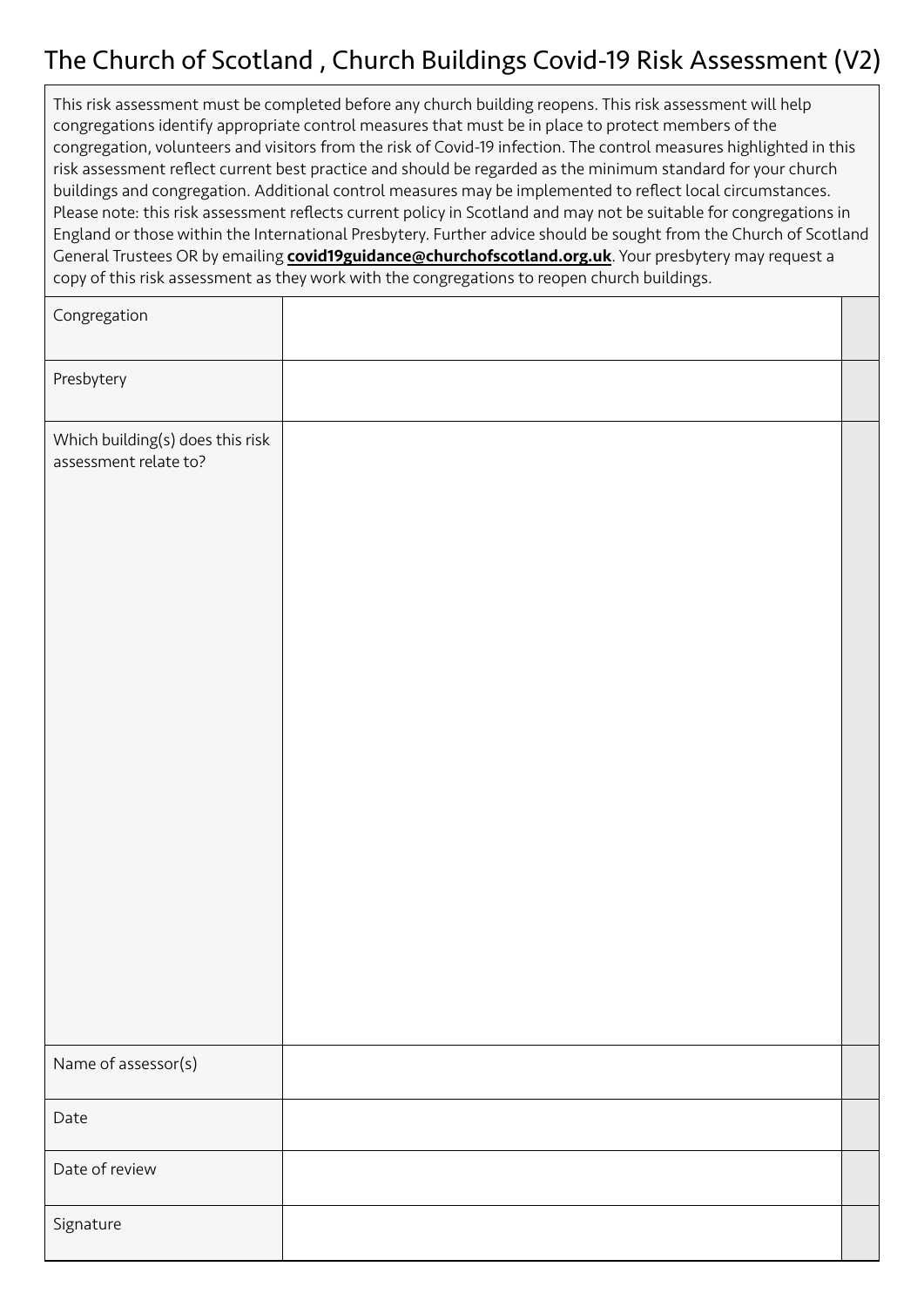As church buildings reopen after the restrictions on places of worship are eased, congregations must ensure that their buildings are safe and do not increase the risk of virus transmission.

Potential risks to members of the congregation, volunteers and visitors to the church caused by hazards

There is a direct threat to anyone who enters a church building due to its public nature that they may be exposed to Covid-19.

People can catch the virus from others who are infected in the following ways:

- virus moves from person-to-person in droplets from the nose or mouth spread when a person with the virus coughs or exhales
- the virus can survive for 72 hours or longer on surfaces which people have touched or coughed on, etc.
- people can pick up the virus by breathing in the droplets or by touching contaminated surfaces and then touching their eyes or mouth

Not all people infected with Covid-19 show symptoms. Therefore, it is vitally important that reasonable precautions are in place and followed at all times.

#### Control measures

The congregation will comply with its statutory duty to provide a safe environment, with particular reference to the Covid-19 pandemic by:

- ensure that all members, volunteers and visitors are aware of the infection prevention and control precautions that are in place within your buildings and the behavior expected of them during the pandemic to keep themselves and others safe
- require all members, volunteers and visitors to practice physical distancing when in or around your building, including outside areas

The congregation will communicate and reinforce key Government public health messages to all members, volunteers and visitors who visit their buildings:

- anyone who is unwell or who shows symptoms of Covid-19 (High temperature/fever, cough or loss of smell), who is in the extremely vulnerable group, who is isolating, or who is living with someone who is isolating or is unwell must not attend church
- recommend the use an appropriate face covering when inside the building.
- if a face covering is not used for medical or other reasons, cover the mouth and nose with a tissue or sleeve (not hands) when coughing or sneezing (Catch it  $-$  Bin it  $-$  Kill it)
- put used tissues in the bin straight away
- wash hands regularly with soap and water for at least 20 seconds (use alcohol base hand sanitiser/ gel if soap and water are not available)
- avoid close contact with people who becomes unwell when within your buildings
- clean and disinfect frequently touched objects and surfaces
- do not touch face, eyes, nose or mouth if hands are not clean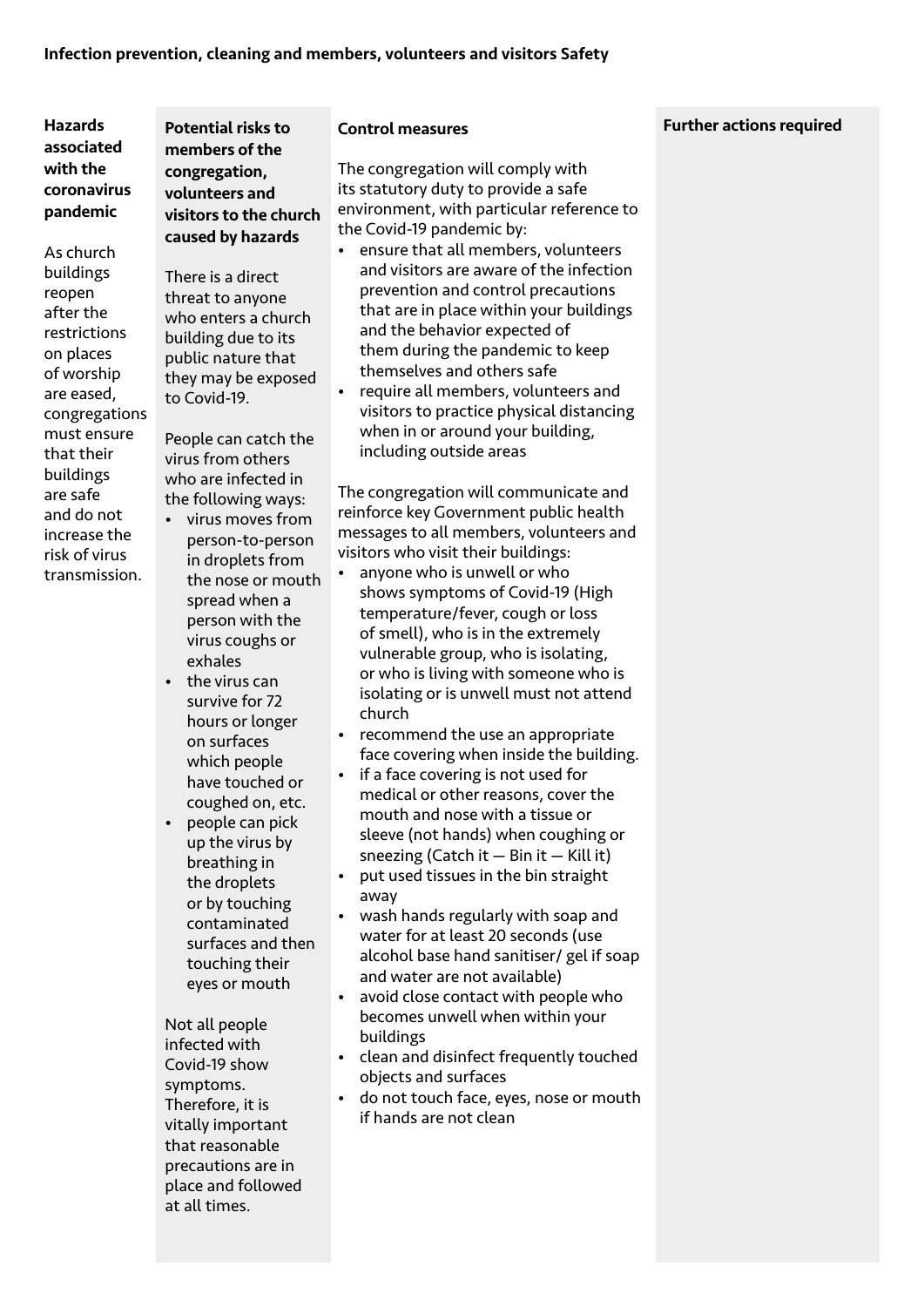| <b>Hazards</b>                                    | <b>Potential risks to</b>                                                                        | <b>Control measures</b>                                                                                                                                                                                                                                                                                                                                                                                                                                                                                                                                                                                                                                                                                                                                                                                                                                                                                                                                                                                                                                                                                                                                                                                                                                             | <b>Further actio</b> |
|---------------------------------------------------|--------------------------------------------------------------------------------------------------|---------------------------------------------------------------------------------------------------------------------------------------------------------------------------------------------------------------------------------------------------------------------------------------------------------------------------------------------------------------------------------------------------------------------------------------------------------------------------------------------------------------------------------------------------------------------------------------------------------------------------------------------------------------------------------------------------------------------------------------------------------------------------------------------------------------------------------------------------------------------------------------------------------------------------------------------------------------------------------------------------------------------------------------------------------------------------------------------------------------------------------------------------------------------------------------------------------------------------------------------------------------------|----------------------|
| associated<br>with the<br>coronavirus<br>pandemic | members of the<br>congregation,<br>volunteers and<br>visitors to the church<br>caused by hazards | The congregation will fully implement in<br>all areas of their church buildings Health<br>Protection Scotland (Public Health<br>Scotland), Health and Safety Executive<br>(HSE) and Scottish Government advice<br>and guideline relevant to the Covid-19<br>Pandemic, including the following<br>safety precautions:<br>make any adjustments to the space<br>within your buildings to facilitate<br>effective infection prevention and<br>physical distancing<br>follow Government health and travel<br>advice<br>provide alcohol based hand sanitiser/<br>gel as required<br>provide infection control and<br>personal protective equipment (PPE)<br>such as gloves, and masks if required<br>increase environmental cleaning in<br>the church building including hand-<br>touch areas; and ensure cleaning<br>staff and volunteers have access to<br>suitable detergents, disinfectants<br>and PPE<br>provide additional waste removal<br>facilities and more frequent rubbish<br>collection if required<br>display appropriate public health<br>posters and notices around the<br>building and on websites informing<br>members, volunteers and visitors of<br>the control measure that are in place<br>and their own role and responsibility<br>to follow them. |                      |

# ons required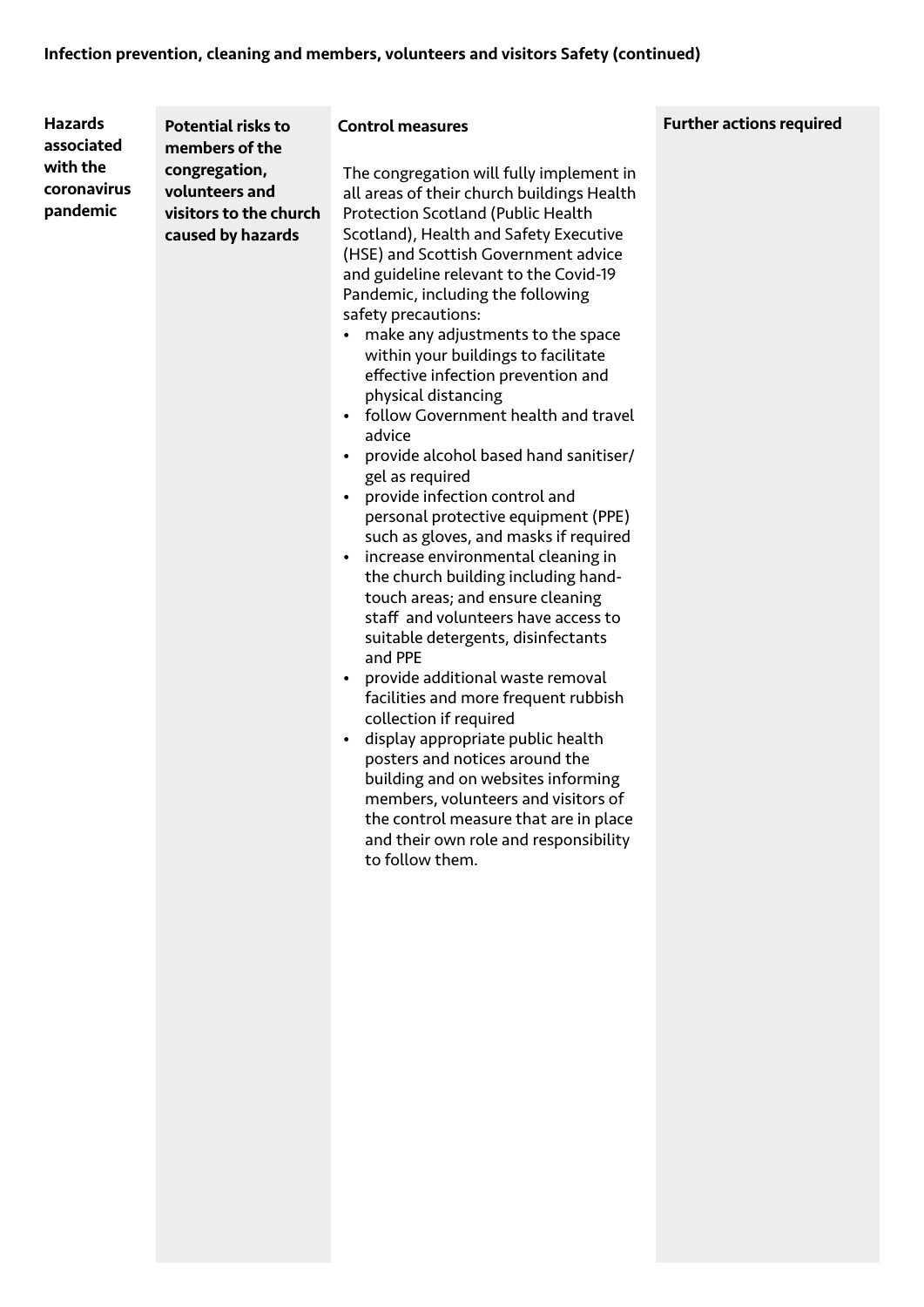Effective physical distancing is a key element in reducing the transmission of Covid-19

Potential risks to members of the congregation, volunteers and visitors to the church caused by hazards

Physical distancing refers to people being required to maintain a distance from each other of 2 meters, wherever possible Physical distancing effectively puts people at a safe range from anyone coughing The main route of virus transmission is through droplets exhaled or coughed by an infected person

#### Control measures

All members, volunteers and visitors are required to practice effective physical distancing while in and around the building by:

- avoiding non-essential contact with others
- keeping a safe distance of at least 2 metres (about 3 steps) from others whenever possible
- avoiding physical contact (e.g. hugs, handshakes, etc)

Adaptations to the building to support physical distancing will include:

- a review of the church building to identify suitable adaptations which will support physical distancing, for example layout changes, appropriate signage, stickers and floor markings to denote safe distances, etc
- establishing maximum occupancy limits for all areas of the buildings
- all meetings will take place using telephone or video conferencing facilities

The congregation will display notices in throughout the church building reminding members, volunteers and visitors of the key infection prevention requirements, including the need to maintain safe physical distancing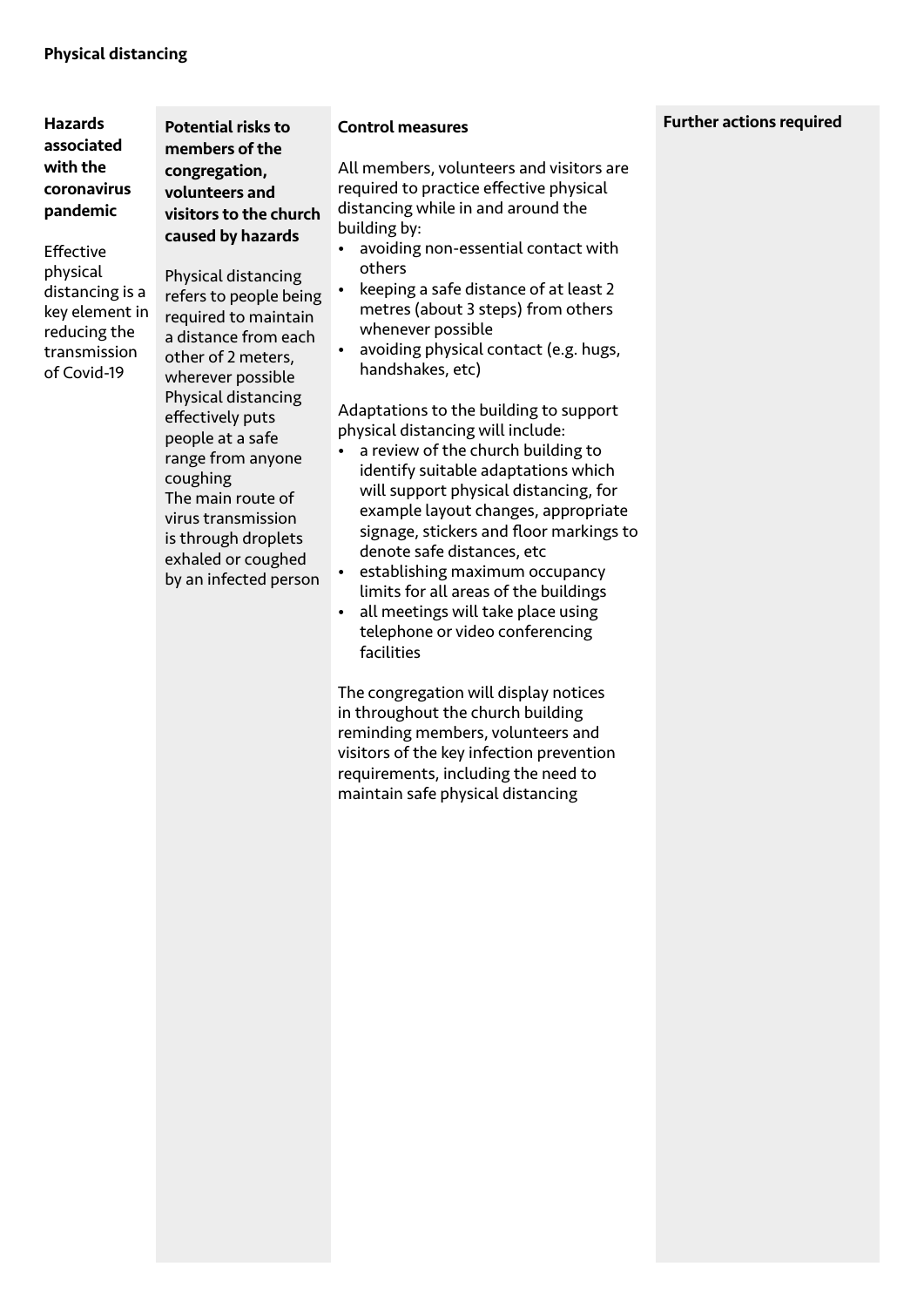Some areas of the church building may present a higher risk than others; for example toilets and restrooms.

Potential risks to members of the congregation, volunteers and visitors to the church caused by hazards

Heavily used areas of the building are more likely to present an infection transmission risk

Toilets are essential for members, volunteers and visitors to wash their hands regularly but also the toilets must be kept clean and free of coronavirus contamination

A number of people going to the toilet together may compromise their ability to comply with physical distancing

Increased risk of people coughing and touching door handles, taps and toilet flush handles

#### Control measures

Ensure higher-risk/ high-traffic areas of the building are effectively controlled by applying appropriate safety precautions, including:

- stressing the need for everyone to follow good hygiene practice at all times (i.e. regular handwashing, using tissues and disposing of them appropriately, etc)
- the congregation will ensure that adequate hand-cleaning resources are provided; all toilets to be supplied with adequate supplies of hot water, liquid soap and paper towels
- printing handwashing instructions/ posters and displaying throughout the building, especially in toilets
- limiting numbers of people who can use high traffic areas such as corridors, stairs, toilets and restrooms at any one time to ensure physical distancing
- limiting lift occupancy
- monitor high-traffic area use and regulate access as necessary
- prioritise disabled use where necessary, e.g. disabled toilet use, use of lifts, etc
- establishing safe queuing systems by use of room occupancy limits and floor markings/signage, etc
- placing alcohol hand sanitisers/ gels at convenient places around the building with instructions for use
- increasing environmental cleaning, especially in and around toilets and; special attention to be paid to frequently touched surfaces such as door handles, toilet flush handles, light switches, etc
- increasing toilets/washrooms inspections to check for cleanliness/ adequate stock of soap/toilet paper, etc
- where possible, providing paper towels as an alternative to hand dryers in handwashing facilities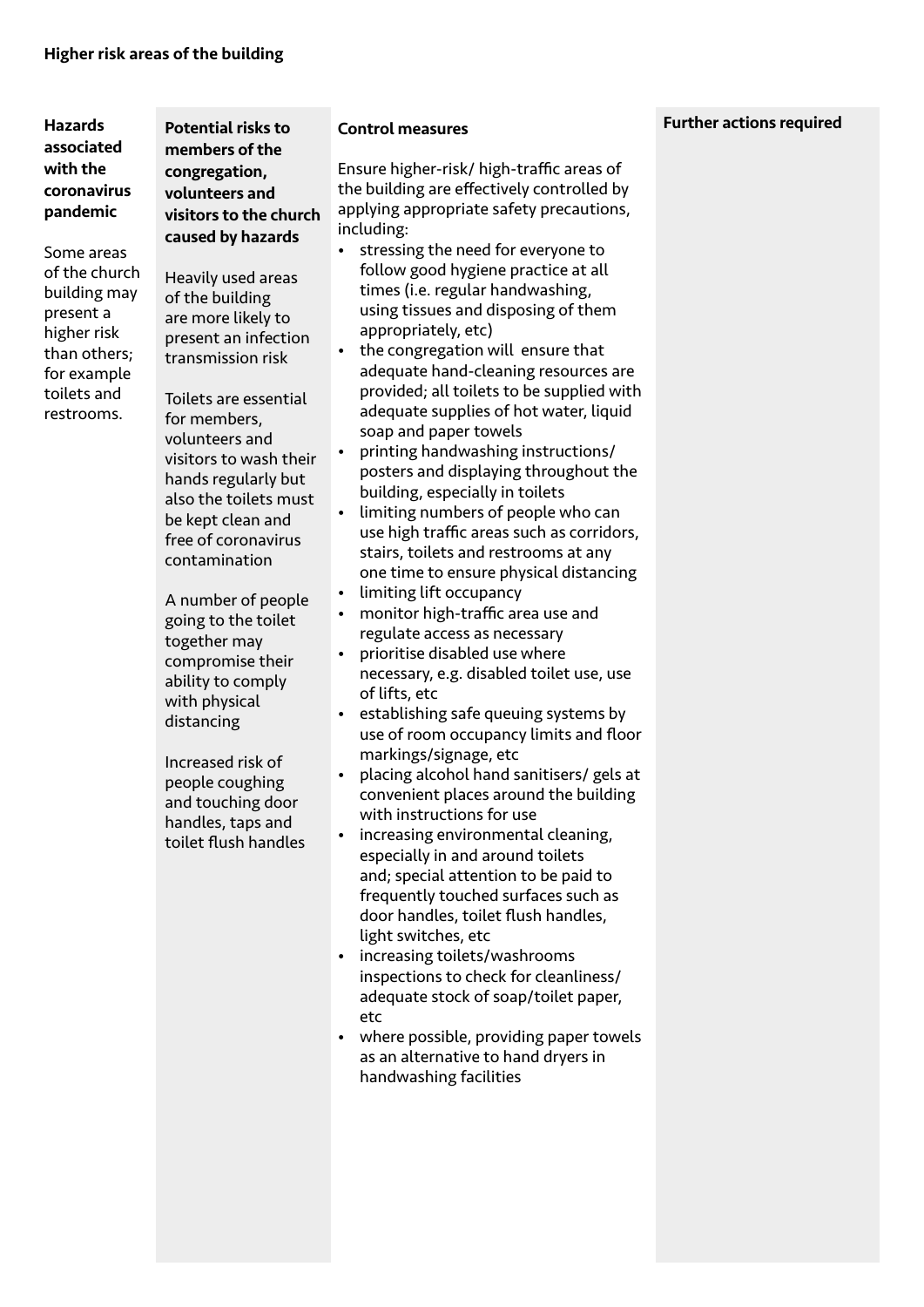Some members, volunteers or visitors may have pre-existing medical conditions which render them more vulnerable to the dangers of coronavirus infection

# Potential risks to members of the congregation, volunteers and visitors to the church caused by hazards

Those who are classified by the Scottish Government as being at greater risk from Covid-19 include people in the vulnerable (higher-risk) and extremely vulnerable (extremely high risk) categories

Vulnerable (higher risk) people include those who:

- aged 70 or older (regardless of medical conditions)
- under 70 and instructed to get a flu jab as an adult each year on medical grounds
- pregnant

The Scottish Government regularly reviews their classification of those in the Vulnerable and Extremely Vulnerable group and as part of this risk assessment, this will be regularly reviewed by the congregation to ensure that all appropriate hazards are identified and control measures implemented (www.gov.scot/ publications/covid-shielding/).

#### Control measures

The congregation will ensure that those in the extremely vulnerable category will still be able to participate in church life during the Covid-19 pandemic without the need to attend church.

The congregation will ensure that those in the vulnerable category will be appropriately supported in their choice to participate in church life in a way that meets their own individual needs and preferences whilst safeguarding their own health, safety and welfare and those of the wider congregation and community.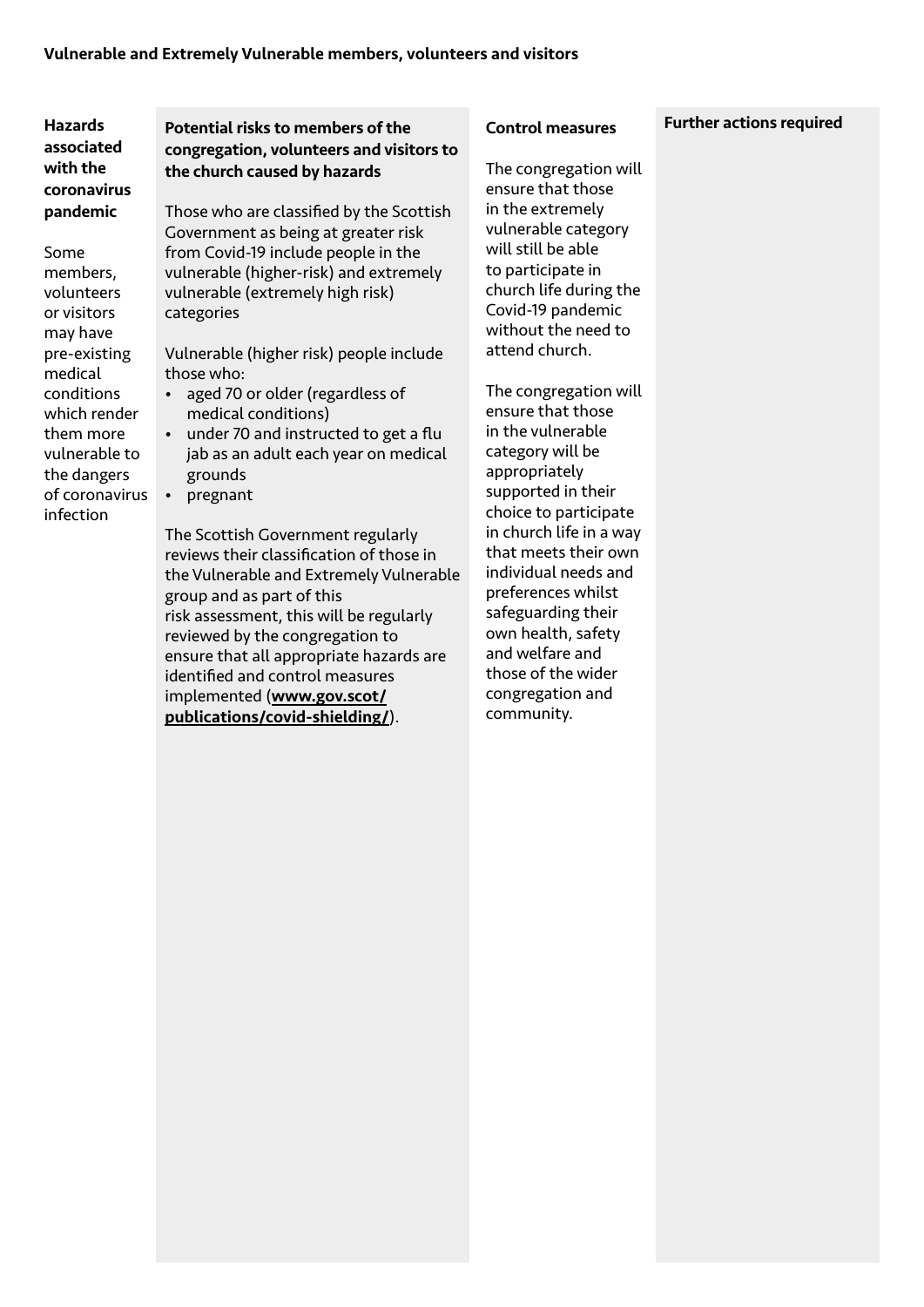Members, volunteers and visitors who come to your church building must be able to access your building safely Potential risks to members of the congregation, volunteers and visitors to the church caused by hazards

Travel to and from your building may lead to a greater risk of virus transmission

Public transport may be restricted in order to achieve physical distancing on trains, buses, etc

Access to church buildings may create a virus transmission risk if people all seek entrance at once or are channeled through single points of entry

Risks may be increased for disabled people who may have reduced options for access

#### Control measures

The congregation will apply the following arrangements to ensure safe access to their building:

- ensure that sufficient access points to the church building are provided so that people do not congregate at entrances and exits; ensure that all access points have supplies of hand sanitiser/gel available for use
- review disabled access arrangements to ensure safe entrance or exit for disabled people
- use floor markings and signage at entrances and exits and introduce one-way flow systems at entry and exit points where appropriate. Consideration to the historical nature of the building will inform the extent of this provision.
- provide alcohol based hand sanitiser/ gel at entrances and exits